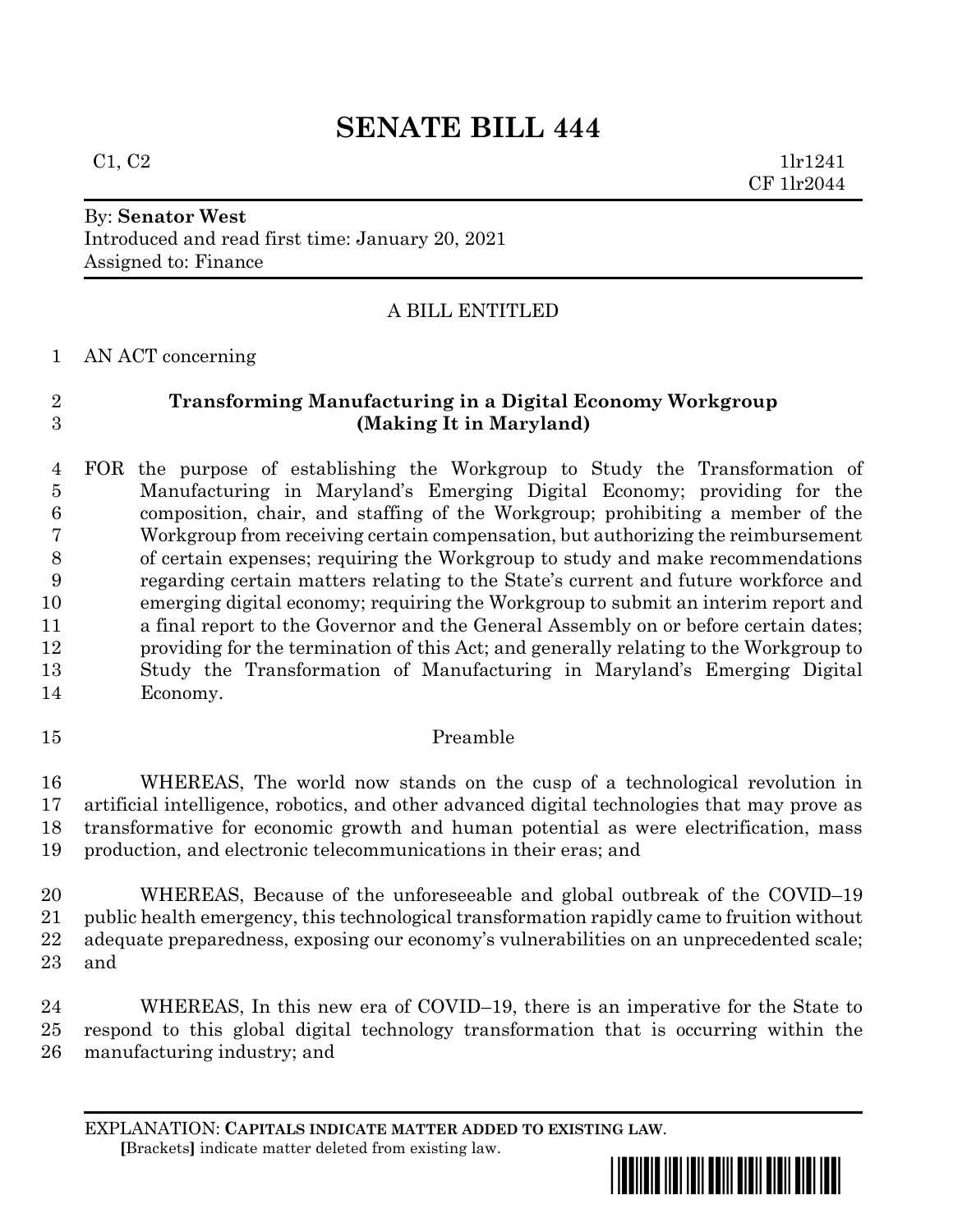#### **SENATE BILL 444**

 WHEREAS, There is a required transformation within the workforce to ensure that diverse labor has the capabilities and confidence to work alongside new technologies and thrive in a digitized workplace; and

 WHEREAS, In response, manufacturers will need to partner with industry leaders, education stakeholders, and State representatives to identify digital and related technologies impacting transformation, explore work skills and needed retraining of the labor force, and employ viable and innovative solutions to support manufacturers' transformation into the new digital economy; now, therefore,

 SECTION 1. BE IT ENACTED BY THE GENERAL ASSEMBLY OF MARYLAND, That:

 (a) There is a Workgroup to Study the Transformation of Manufacturing in Maryland's Emerging Digital Economy.

- (b) The Workgroup consists of the following members:
- (1) two members of the Senate of Maryland, appointed by the President of the Senate;
- (2) two members of the House of Delegates, appointed by the Speaker of the House;
- (3) the Secretary of Information Technology, or the Secretary's designee;
- (4) the Secretary of Commerce, or the Secretary's designee;
- (5) the Secretary of Labor, or the Secretary's designee;
- (6) one member of the Maryland Manufacturing Advisory Board (MMAB), designated by the chair of MMAB;
- (7) one representative of the Regional Manufacturing Institute of Maryland (RMI), designated by the President of RMI;
- (8) one representative of the Maryland Association of Community Colleges (MACC), designated by the Executive Director of MACC;
- (9) one representative of the Maryland Independent College and University Association (MICUA), designated by the President of MICUA;
- (10) one representative of the University System of Maryland (USM), designated by the Chancellor of USM;
- (11) one representative of the Maryland Manufacturing Extension Partnership (MD MEP), designated by the Executive Director of MD MEP;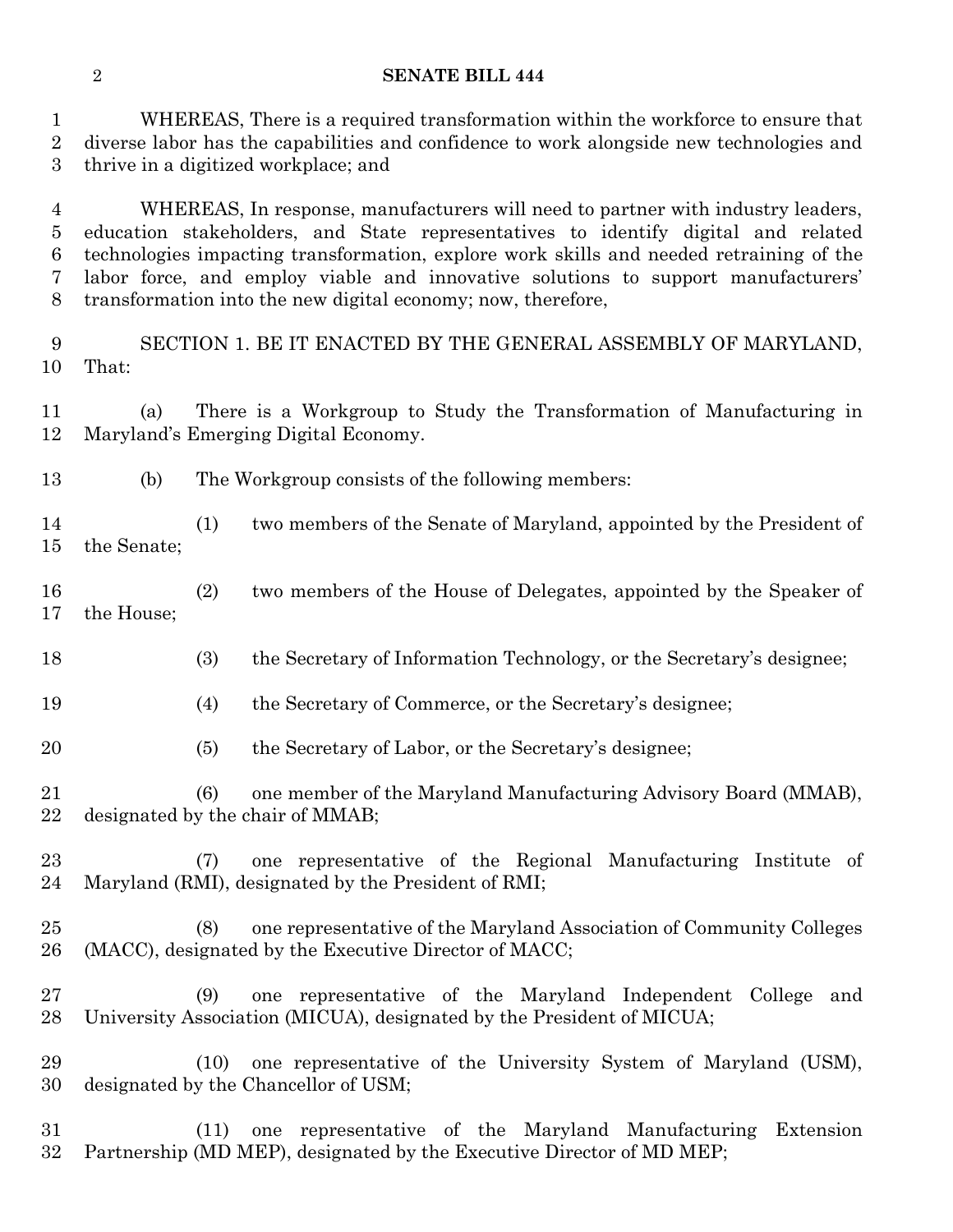#### **SENATE BILL 444** 3

 (12) one representative of the Regional Additive Manufacturing Partnership of Maryland (RAMP MD), designated by the Executive Director of RAMP MD; (13) one representative of the Maryland Tech Council (MTC), designated by the Chief Executive Officer of MTC; (14) one representative of the Fraunhofer Center Mid–Atlantic, designated by the President of Fraunhofer USA; (15) one representative of the Maryland State and District of Columbia AFL–CIO, designated by the President of the Maryland State and District of Columbia AFL–CIO; and (16) four representatives from manufacturing companies currently in good standing with the Maryland Department of Assessments and Taxation for the last 5 years, designated by the Board of Directors of RMI. (c) The President of the Senate and the Speaker of the House shall jointly designate the chair and vice chair of the Workgroup from among the members appointed by the President and the Speaker. (d) The Department of Legislative Services shall provide staff for the Workgroup. (e) A member of the Workgroup: (1) may not receive compensation as a member of the Workgroup; but (2) is entitled to reimbursement for expenses under the Standard State Travel Regulations, as provided in the State budget. (f) The Workgroup shall:

 (1) identify the new and emerging digital technologies that are shaping the work of the future, the education and skills needed, and the viable strategies for businesses to adopt these technologies;

 (2) examine the research conducted by the Massachusetts Institute of Technology (MIT) on the relationships between emerging technologies and the workforce to enable a future of shared prosperity, entitled "The Work of the Future: Shaping Technology & Institutions", MIT Work of the Future, Fall 2019 Report;

 (3) examine existing financial resources available to manufacturers seeking to invest in Industry 4.0 technology;

 (4) make recommendations to facilitate the State's robust entry into Industry 4.0 technology to improve the perception of manufacturing careers, including: